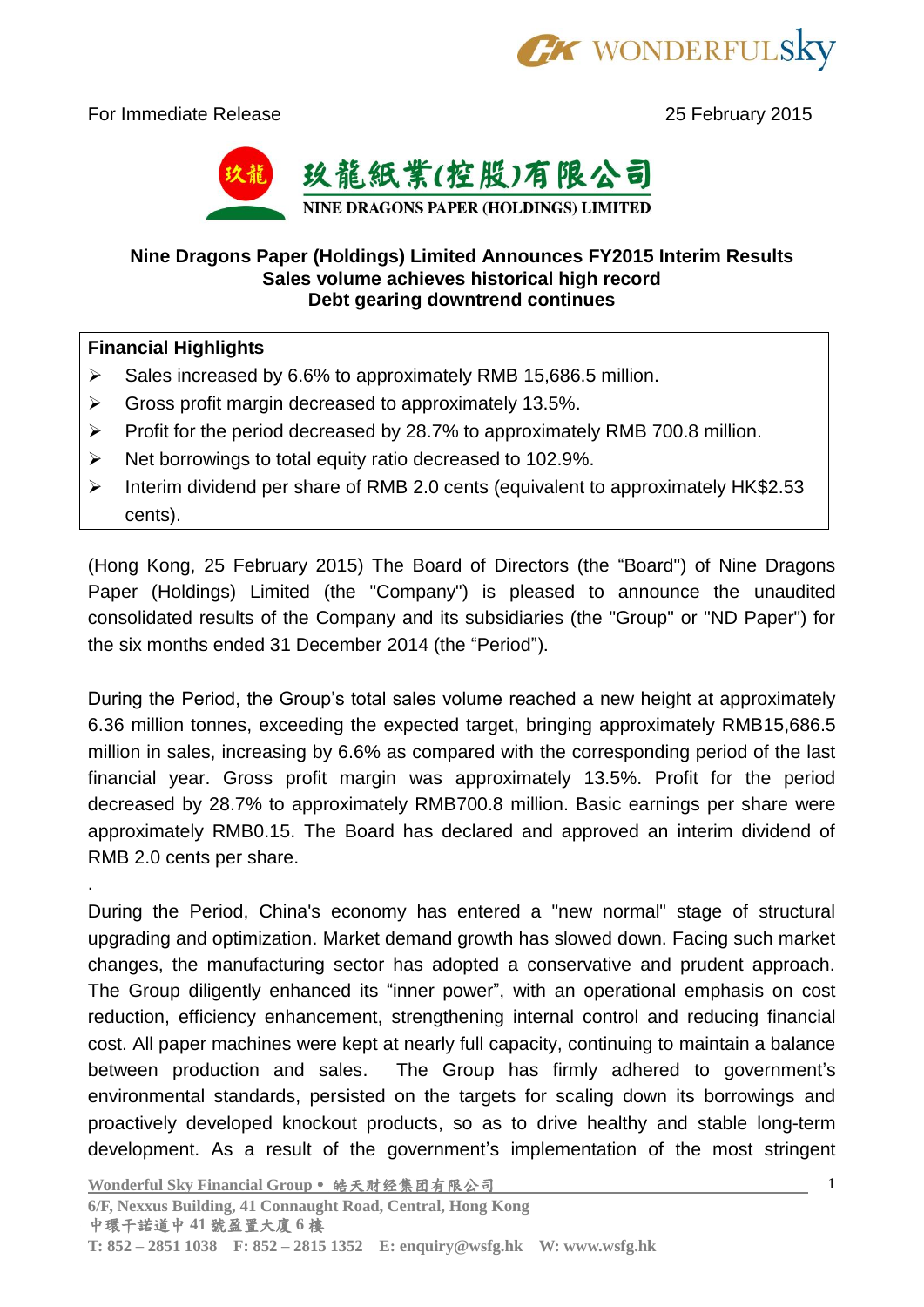

environmental standards ever found in history, consolidation in the paper industry continually accelerates. The Group continues to give full play to its advantages in nationwide production base network and diversified product offerings, and enhance its core strength continuously by drawing upon its strengths in its stable and strong production capability and a sales team trusted by customers, so as to further consolidate its leading position in the industry.

During the Period, the Group further optimized its debt structure. Net borrowings to total equity ratio continued to decline, falling from the peak of over 120% to 102.9% as at the end of December 2014, which is basically in line with the Group's original debt reduction target. RMB has now entered an interest rate downcycle, favoring reduction in the Group's interest expense. On the other hand, the Group closely monitors the impact of exchange rate fluctuations of RMB on its debts, and adjusts its loan portfolio and manages the risks appropriately according to the prevailing market environment, by making use of a multi-currency strategy to balance any potential loss that may result from the exchange rate appreciation of US\$. With sound business development and consistently good operating performance, the Group's bank credit facility is adequate for its daily operations and development requirements. Meanwhile, the Group continues to adjust the currency mix, maturity profile and banking terms for its debts as well as explore more financing channels proactively, to expand funding sources and lower borrowing interest rates.

The Group's total design production capacity has now reached 13.73 million tpa. This includes PM37 at the new Shenyang base which completed its construction and commenced production in September 2014. The Group has basically accomplished its strategic production roadmap for this stage. According to the current production capacity plan, PM2(VN) at the Vietnam base and PM39 at the Shenyang base will be completed and commence production in 2016 and 2017 respectively. By the end of 2016, the Group's total design production capacity will exceed 14 million tpa.

Looking ahead, Chairlady Ms. Cheung Yan said, "China's economy is at a "new normal" stage undergoing transformation from rapid growth to sustainable growth with an emphasis on quality. This turns to more dependence on automation, information, human resources and technological innovations, thus favoring the long-term development for enterprises. Yet, market sentiment may remain conservative in the short term. Nevertheless, with the tightening government environmental policies, a large amount of outdated production capacities are terminated while approval barriers for new paper-making projects will be more stringent. Thus, market order is expected to be back to normal in the future, and enterprises with strong capabilities can more readily stand out from the crowd. In the long run, demand for packaging paper will continue to be closely correlated with consumption.